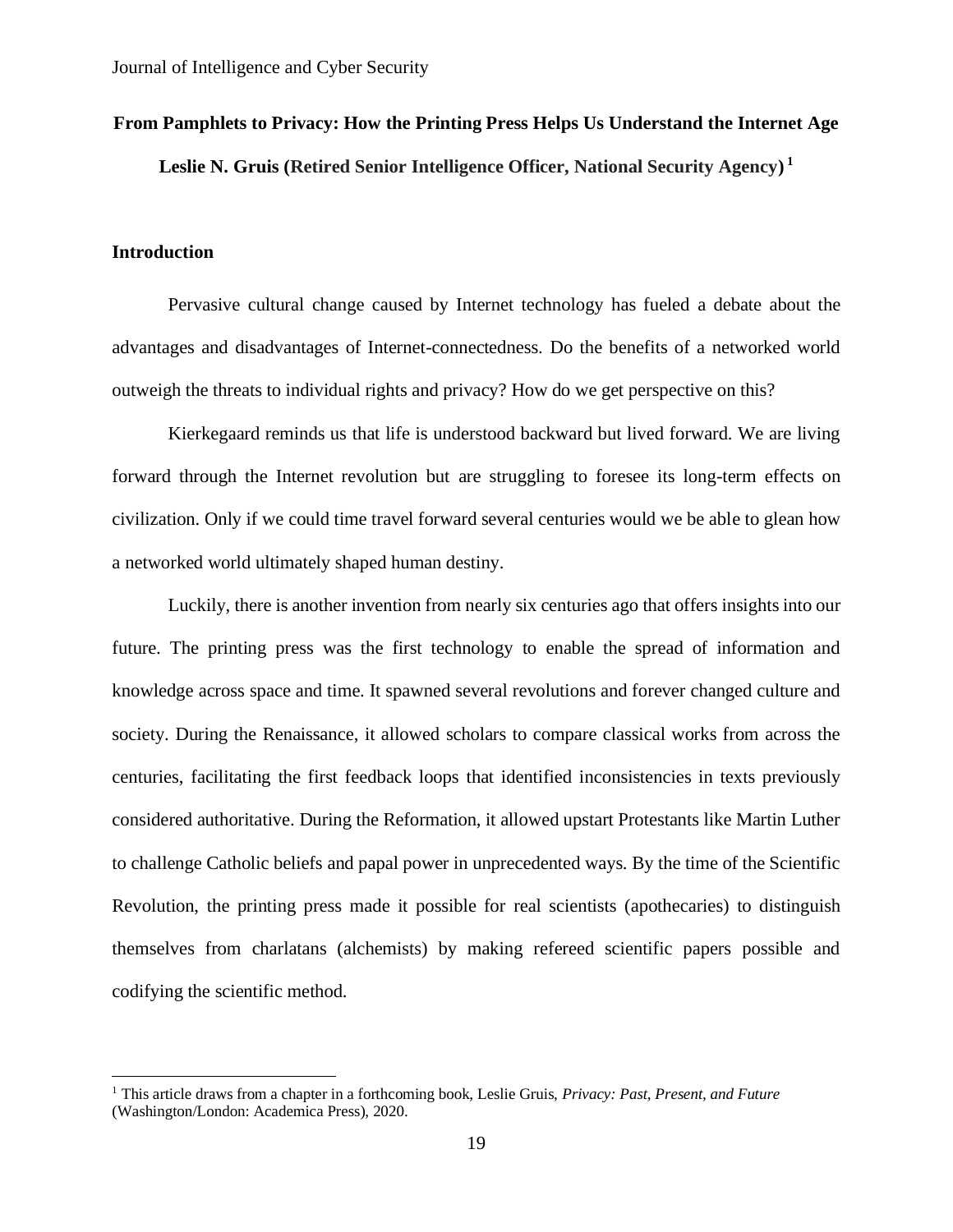This article traces the contributions of the printing press during Western Europe's evolution from medieval times to an early modern world. It describes the changes wrought by the printing press, and derives lessons learned which are instructive in our modern-day debates about privacy and cyberspace.

The lessons of history cannot be understood without context. Every aspect of our understanding of civilization is historically nuanced, standing on the shoulders of giants. Luther and Galileo posited and propagated alternate views of the spiritual and temporal world that undermined Catholic authority. The printing press catalyzed their success. Their stories are illustrative of the times and substantiate the quintessential role the printing press played. The reader will be rewarded with a deeper appreciation of the lessons learned by first reviewing this history.

#### **Before the Printing Press**

The world was a very different place before the printing press. Knowledge was recorded in books and scrolls made of perishable materials like papyrus, parchment, and vellum. Books were laboriously copied by scribes, who introduced changes to the content. They made textual mistakes and introduced new errors in translations. They left out diagrams and illustrations they were unable to reproduce. Books were scarce, and most of the population was illiterate.

Wars and the fall of empires led to the abandonment and destruction of libraries, as well as the exodus of scholars able to read and understand ancient texts. The great library of Alexandria containing many ancient texts in Greek, Egyptian, and other languages—was burned during a war in 48 BCE. Its daughter library in the nearby Serapeum temple was destroyed around 491 CE in an effort to eradicate paganism as Christianity took hold in the Roman Empire.

After the fall of the Roman Empire, the church provided the only safe haven for books. The church came to control education and learning. Monasteries contained both libraries and scriptoria,

20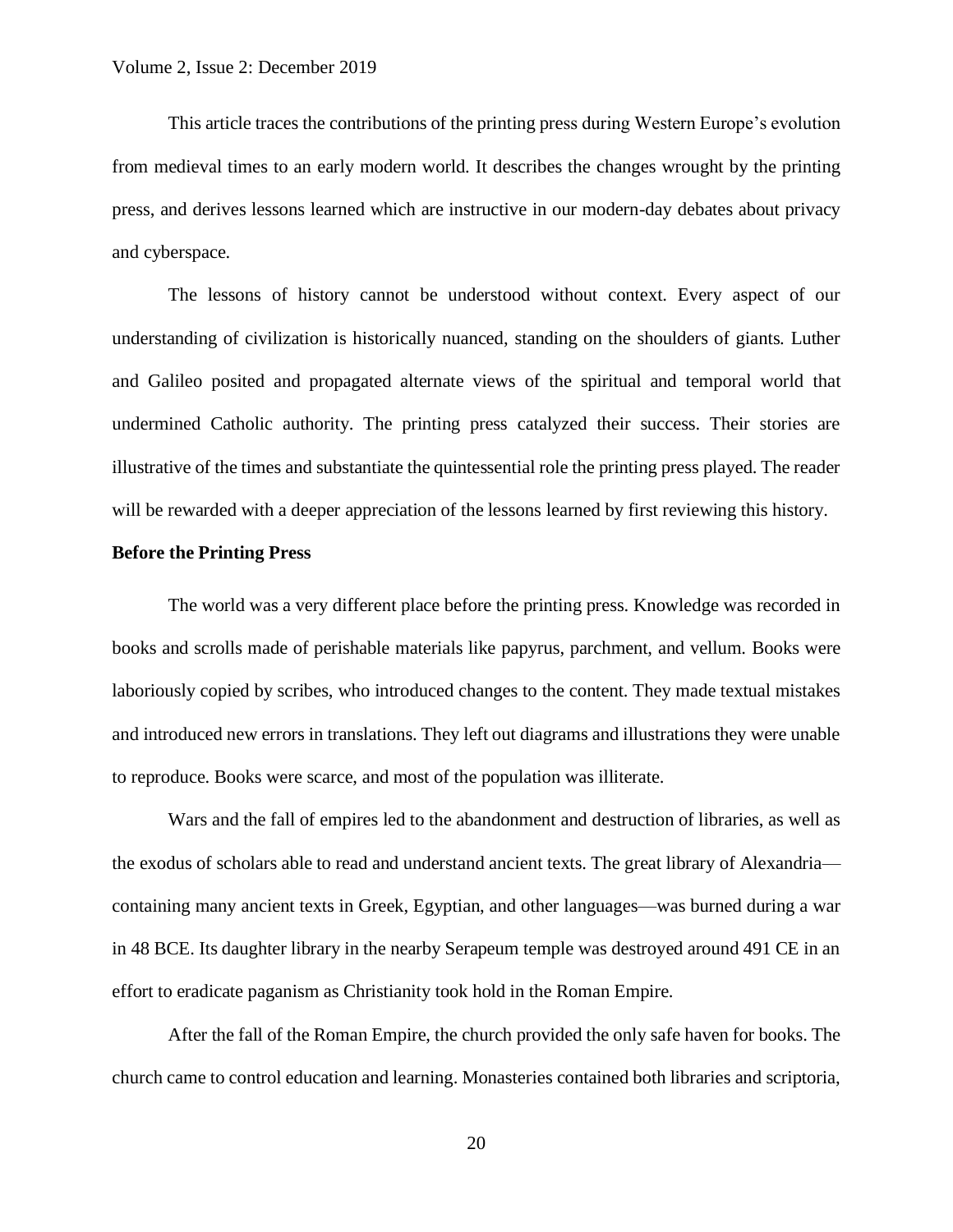where monks made copies of books by hand. Byzantine monasteries typically contained books in Greek whereas Western monasteries contained books in Latin. Many Greek classics migrated to and were preserved in the Muslim world, to be recovered in the West later.

# **The Revolutions Spawned by the Printing Press**

#### *The Printing Press and the Renaissance*

The printing press first appeared in Europe in 1440. The continent was well into the Renaissance (1400–1527), a period of revived learning that brought renewed interest in classical studies and values. The Renaissance benefited greatly from the flight of scholars with classical books and manuscripts from Constantinople after it fell to the Turks in 1453. The printing press made it possible for Renaissance scholars to compare different sources of the same Biblical text and to identify inconsistencies. Comparison between ancient Greek versions and later Latin versions revealed corruption in translation. Scholars believed that purification of the texts was necessary to restore the original messages, understood to be revelations from God. Scholars accomplished this by creating authoritative versions in Latin for the academics, and in the vernacular language of the region for non-Latin readers.<sup>2</sup> Erasmus purified the Vulgate, St. Jerome's fourth-century Latin version of the Bible by harmonizing original sources into a combined Greek and Latin version of the New Testament in 1516. Martin Luther translated Erasmus's Greek into German, publishing his version of the New Testament in 1522.<sup>3</sup>

The printing press was the Internet of its day. It made knowledge available to anyone who had access to a book and could read. The availability of books meant an increase in the number of

<sup>2</sup> Elizabeth Eisenstein, *The Printing Press as an Agent of Change* (Cambridge, UK: Cambridge University Press, 2009), 191.

<sup>3</sup> S. H. Steinberg, *Five Hundred Years of Printing* (Mineola, NY: Dover Publications, 2017), 43.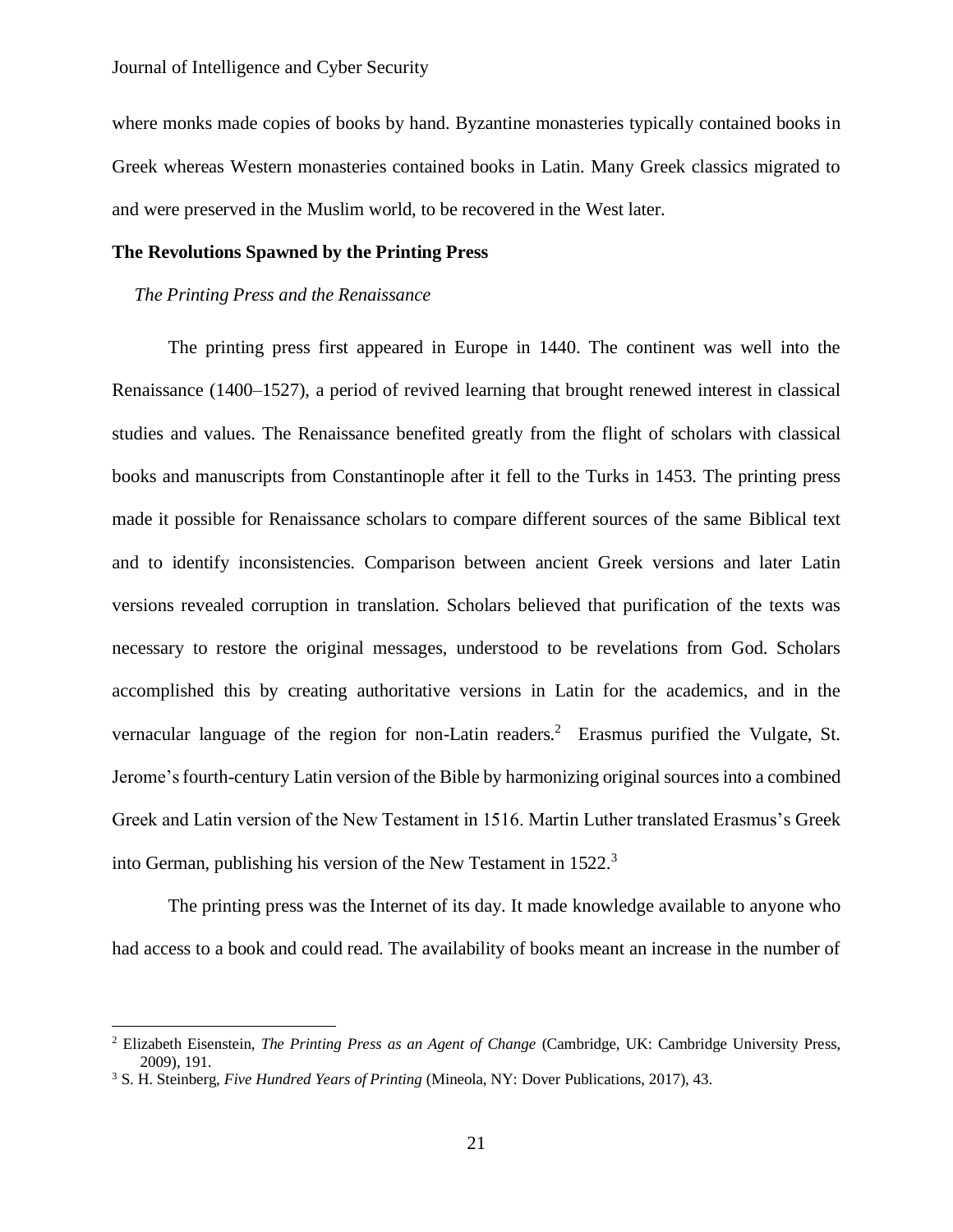people who became self-educated. The authorship market opened up to non-academic writers, who wrote self-improvement works snatched up by an increasingly literate population. "How-to" books challenged the medieval tradition of guild apprenticeship by revealing traditional techniques and secret recipes.

There were, however, liabilities associated with this bibliophilic revolution. For the scholars, even authoritative versions of religious texts revealed discrepancies with real world evidence. How could the purified word of God be wrong? For the average Johannes, books revealed historically mysterious information. The newly literate were not yet discerning enough to distinguish between legitimate sources (like apothecaries) and charlatans (like alchemists). Both these dilemmas festered away, presaging the arrival of the Reformation and the Scientific Revolution.<sup>4</sup>

# *The Printing Press and the Reformation*

Luther's Challenge

Martin Luther was the first person to use the printing press to go viral. The 95 Theses he publicly posted in 1517 in Germany were a match to the tinder of an increasingly powerful and corrupt Catholic Church. Corruption had bred discontent across Catholic constituencies, and Luther used the printing press to spread his reformist ideas across Europe. The Reformation became a tidal wave that even the Pope could not contain.

Had Luther lived in our Internet times, he might have been a popular blogger. In his own time, he became a prolific writer who adopted the radical practice of writing in a clear and direct style for the Christian citizen in the vernacular. This extended the debate beyond Latin-literate

<sup>4</sup> Eisenstein, *The Printing Press as an Agent of Change*, 272–73.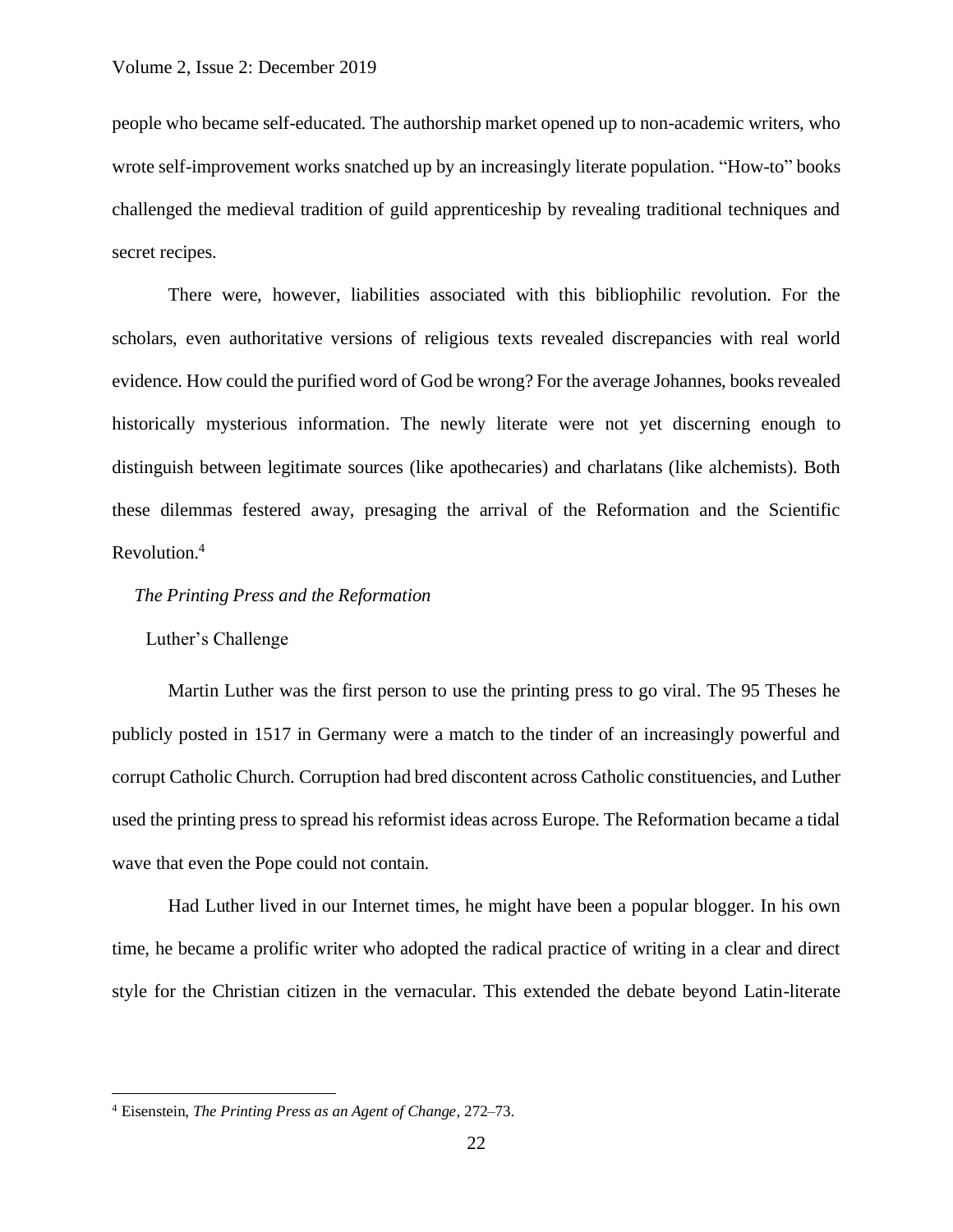theologians to a broader public.<sup>5</sup> Luther's work contributed significantly to the standardization of modern High German to ensure broadest comprehensibility across German speaking peoples.<sup>6</sup> His was the first movement to use the power of the press "for overt propaganda and agitation against an established institution."<sup>7</sup> Luther's success was also aided by the fact that Germany was still only a patchwork of pro- and anti-Papist city states and princely domains. Censorship of printed matter was a local affair, and printers capitalized on this by distributing locally banned books to more sympathetic German jurisdictions.<sup>8</sup> People came to accept the printing press as a blessing from God intended to emancipate them from Rome and enlighten them with true religion.<sup>9</sup>

Luther's break with the Catholic Church left a gap in how individuals would be educated in the new faith, which he filled by publishing his Large Catechism and Small Catechism. The former was intended as a guide for clergy to teach their congregants, and parents to teach their children. The latter was intended for those with less education, combining language and religious training. Luther's catechismal format would contribute greatly to the emerging market of textbooks. It would become a mainstay of "instructional writing of the Protestant tradition,"<sup>10</sup> and generate a steady source of income for many European printers.

Luther also concluded that education could not be left to parents or the church but should be given over to local government. Luther's work turbocharged the authority of local jurisdictions to provide compulsory education for future generations of ministers and leaders. Such education systems became part of the Protestant tradition.<sup>11</sup> This spurred literacy in vernacular languages,

<sup>5</sup> Andrew Pettegree, *Brand Luther* (New York: Penguin Press, 2015), xii.

<sup>6</sup> John Man, *The Gutenberg Revolution* (London: Bantam Books, 2009), 271–72.

<sup>7</sup> Eisenstein, *Printing Press as an Agent of Change*, 304.

<sup>8</sup> Pettegree, 217–18.

<sup>&</sup>lt;sup>9</sup> Eisenstein, 305.

<sup>10</sup> Pettegree, *Brand Luther*, 262.

 $11$  Pettegree, 262–63.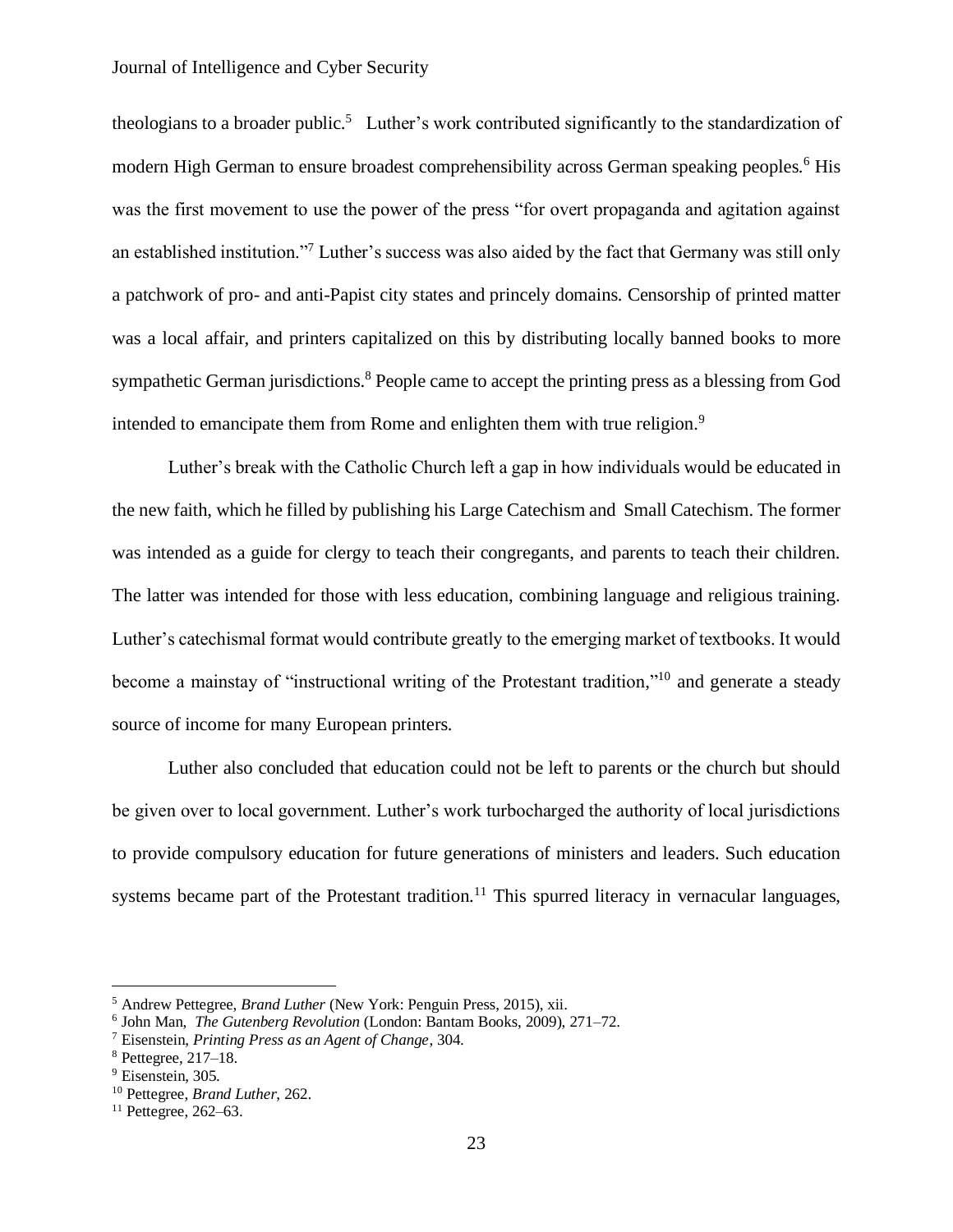enabling Protestants to read their own Bibles and instruct others, all without benefit of Catholic clergy and its Latinized liturgy.

The Catholic Church attempted to fight printing press technology with one arm tied behind its back. It ended up shooting itself in the foot. Firstly, it eschewed leveraging the power of the press as Luther had. Its antiquated business model called for the paternalistic church to educate its congregants with Latin liturgy, not through vulgar vernacular print. As a result, it lost the media war. Secondly, the Catholic Church responded to the printing press by trying to control what printers produced. The more tightly it clung to this model, the more quickly printers relocated to Protestant safe havens. The media continued to proliferate. Thirdly, it convened the Council of Trent (1543–1563), where it reiterated traditional Catholic beliefs and declared the Latin Vulgate the only authoritative version of the Bible. The Council began maintaining an Index of Forbidden Books (*Index Librorum Prohibitorum*) in 1559. Luther was top of the pops, but the list continued to grow with each subsequent update.<sup>12</sup> Publishers discovered that appearance of their publications on such lists enhanced the reputations of authors and spurred sales, leading booksellers to understand the power of such passive publicity.<sup>13</sup> Both legitimate and underground markets expanded to meet demand. To its chagrin, the church discovered that banned books sell.

## England

Just as the Internet is used today to sway public opinion, so too was the printing press used by English monarchs and their opponents. England officially became Protestant in 1534, when Henry VIII repudiated papal authority and became the head of the new Church of England. Henry VIII's agent Thomas Cromwell used the printing press to mount the first government propaganda

<sup>12</sup> Man, *Gutenberg Revolution*, 279.

<sup>13</sup> Eisenstein, *Printing Press as an Agent of Change*, 406, 639.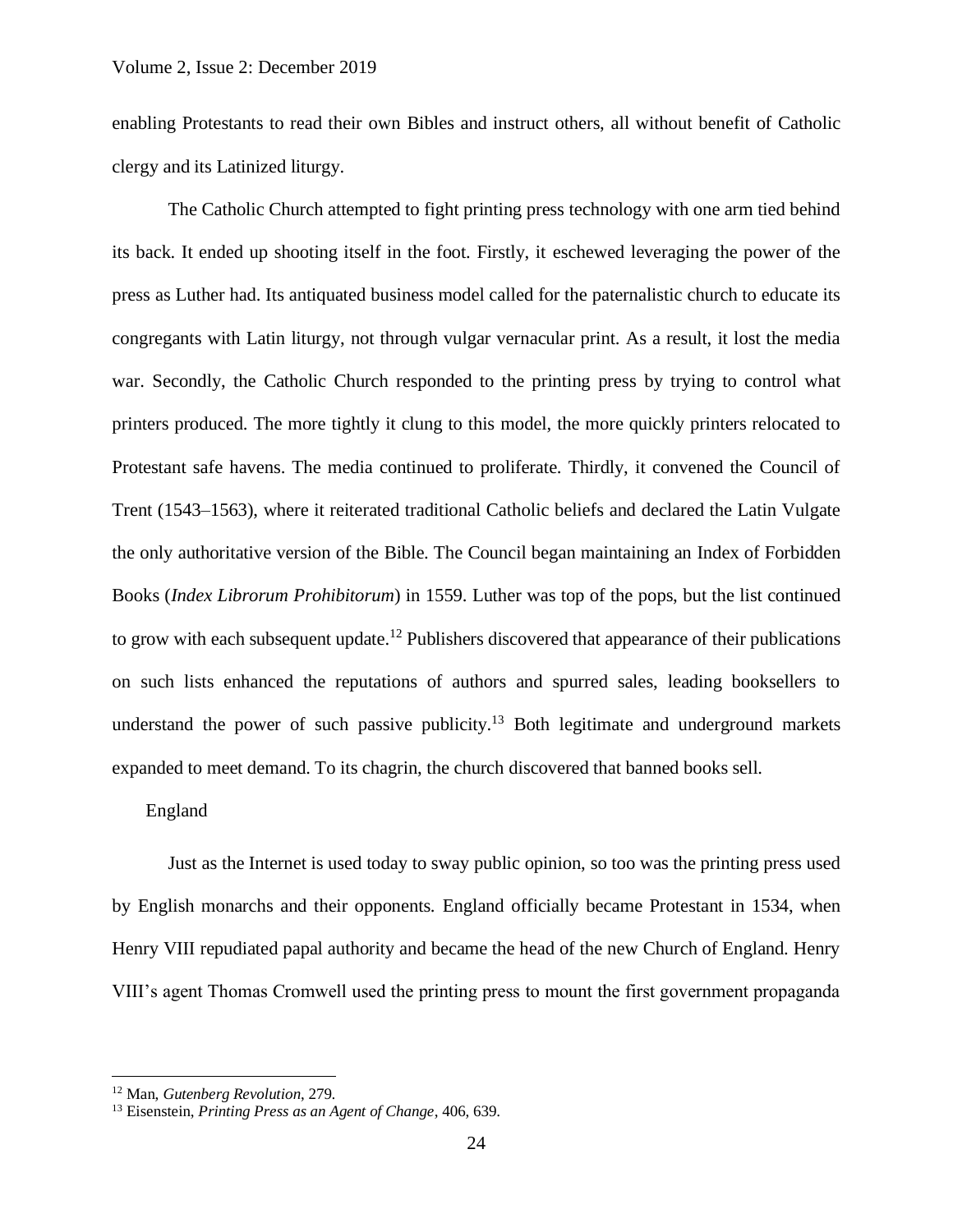campaign against the Catholic Church. He did this as skillfully as the Lutherans, using propagandists and publications in the vernacular.<sup>14</sup> The opposite side of this coin was the spread of anti-royalist propaganda, which Henry and his successor Mary  $I^{15}$  took steps to curb, issuing at least ten indexes of banned books between 1526 and 1555.<sup>16</sup> These books were deemed heretical works, a serious charge in an era when heretics were burned at the stake.

Elizabeth I also understood the power of the press when she came to the throne in 1559. Restricting the crime of heresy to a nonbelief in Christian fundamentals, she would steer English censorship toward the other thought crime: treason.<sup>17</sup> Political censorship in the Tudor-Stuart period focused on lies and libel, specifically seditious libel about the monarch which implied treasonous intent. Not surprisingly, the majority of Royal Proclamations about libel during the time of Elizabeth I were against exiled English Catholics on the continent.<sup>18</sup>

Along with this came regulation of the presses and what was printed. Mary I had granted the first Royal Charter to the Company of Stationers in 1557 to remedy the publication and printing of "seditious and heretical books rhymes and treatises."<sup>19</sup> Two years later, Elizabeth I reiterated the need for books to be licensed by the queen's agents before they were printed in order to avoid publication of works that were "heretical, seditious, or unseemly for Christian ears."<sup>20</sup> In 1662 Parliament finally passed a licensing law, which prevented the printing of "seditious, treasonable, and unlicensed books and pamphlets" and regulated printing and

<sup>&</sup>lt;sup>14</sup> Eisenstein, 312.

<sup>&</sup>lt;sup>15</sup> Mary I was Catholic, so England slide back into Catholicism during her brief reign.

<sup>16</sup> Debora Shuger, *Censorship and Cultural Sensibility: The Regulation of Language in Tudor-Stuart England* (Philadelphia: University of Pennsylvania Press, 2006), 56.

<sup>17</sup> Shuger, *Censorship and Cultural Sensibility*, 56–57.

<sup>18</sup> Shuger, *Censorship and Cultural Sensibility*, 15.

<sup>&</sup>lt;sup>19</sup> The Royal Charter of the Company of Stationers, [https://en.wikisource.org/wiki/Royal\\_Charter\\_of\\_the\\_Company\\_of\\_Stationers,](https://en.wikisource.org/wiki/Royal_Charter_of_the_Company_of_Stationers) accessed January 23, 2019.

<sup>20</sup> The Injunctions of 1559[, https://history.hanover.edu/texts/enref/er78.html,](https://history.hanover.edu/texts/enref/er78.html) accessed January 23, 2019.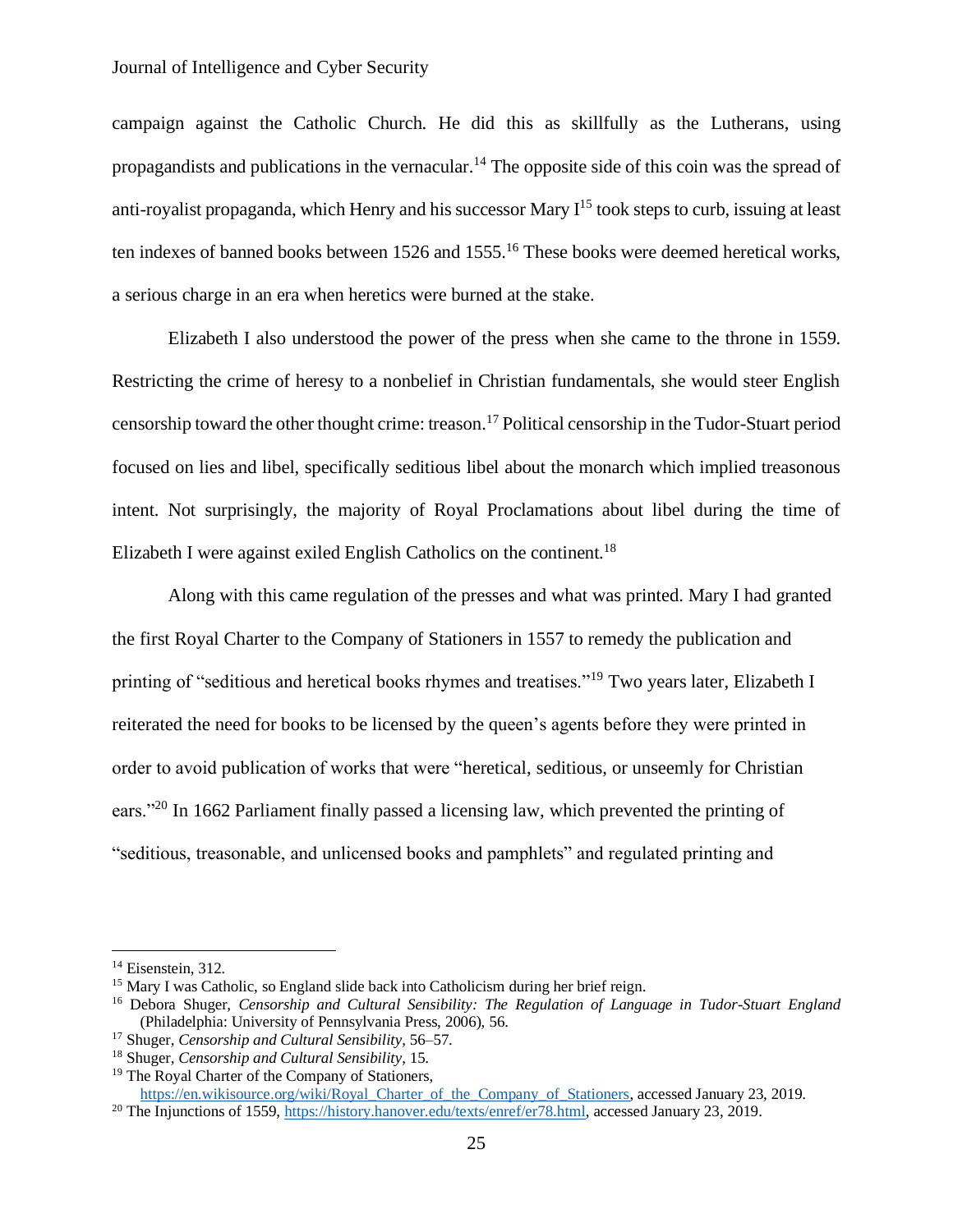presses.<sup>21</sup> This would be succeeded by the Statute of (Queen) Anne in 1710, the first statute anywhere to recognize intellectual property rights of an author and his right to derive income from them.<sup>22</sup>

English monarchs also understood how important it was to their anti-Vatican campaign to make a Bible readily available in English. By 1538 Henry VIII of England authorized the first official English language version of the Bible, known as the Great Bible. In 1541 he issued a proclamation (in English) which required a copy of this Bible to be made available to the public in all parishes.<sup>23</sup> Elizabeth I adopted a 1568 revision of the Great Bible as the official Bible of the kingdom. It remained so until the King James Bible appeared in 1611.

Social and Cultural Effects across Europe

Technology can be liberating. When the Internet first emerged, some people hoped it would remain a free, unregulated world where they could do anything. It didn't work out that way.<sup>24</sup>

In its own time, the printing press was liberating. It permitted individuals to develop a sense of independence and self-reliance. A new capitalist bourgeoisie emerged, further eroding the antiquated authority of the feudal aristocracy and the church.<sup>25</sup> Protestant presses published Catholic philosophers like Galileo and Descartes, who were prohibited from publishing in their native lands.<sup>26</sup> Printers' workshops —salons of artists, printers, academics, aspiring. authors, and others—became centers of patriotism and democratic thought, which vexed the Counter-

<sup>21</sup> Carl Stephenson and George Marcham, *Sources of English Constitutional History: A Selection of Dcouments from AD 600 to the Present* (New York: Harper & Row, 1937), 548.

<sup>&</sup>lt;sup>22</sup> The Statute of Anne, 1710, [http://www.copyrighthistory.com/anne.html,](http://www.copyrighthistory.com/anne.html) accessed January 23, 2019.

<sup>23</sup> Alfred William Pollard, ed., *Records of the English Bible* (London: Oxford University Press, 1911), 262.

<sup>24</sup> See Lawrence Lessig, *Code: And Other Laws of Cyberspace* (New York: Basic Books), 1999.

<sup>25</sup> Eisenstein, *The Printing Press as an Agent of Change*, 388.

<sup>26</sup> Eisenstein, 409.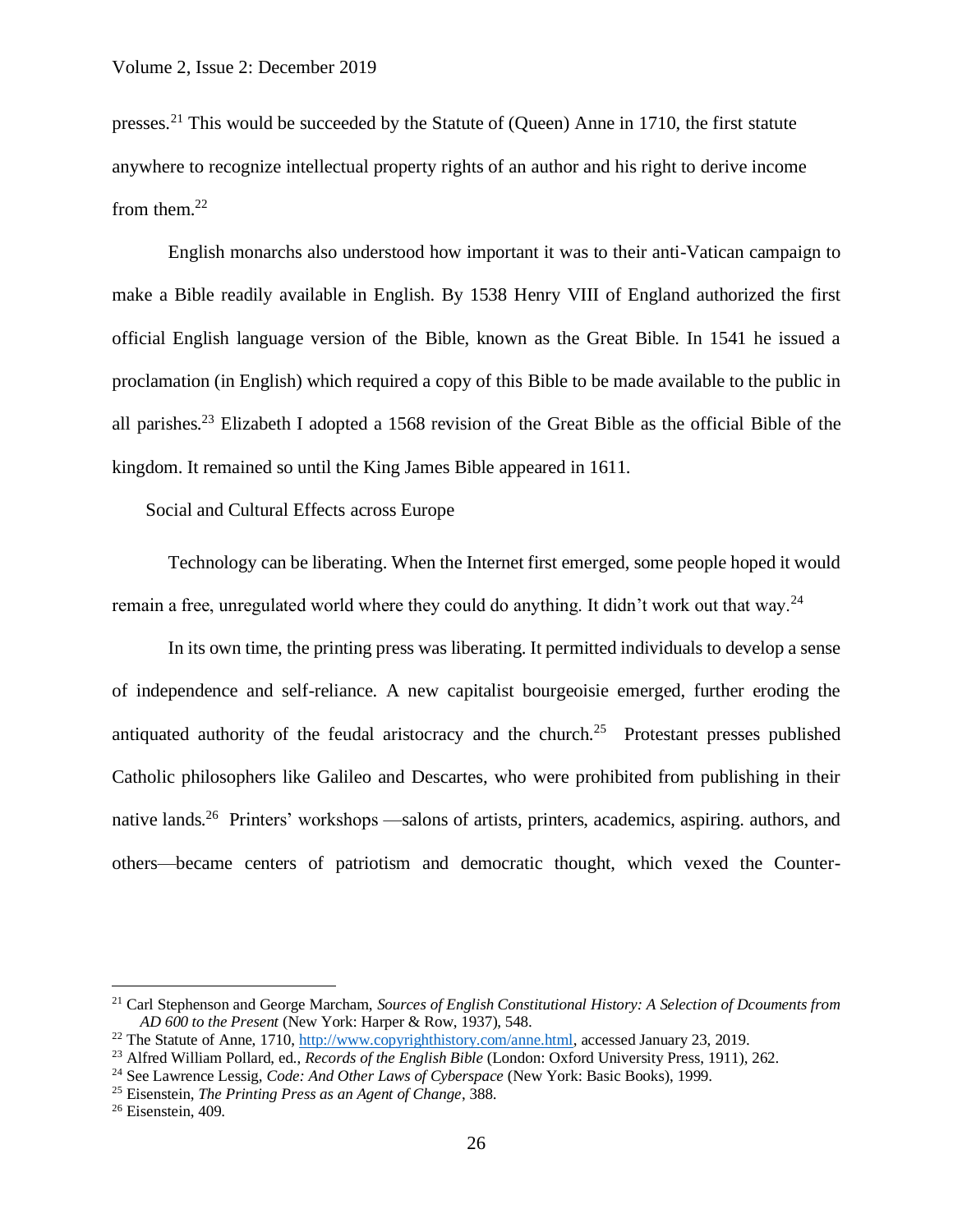Reformation.<sup>27</sup> Across Europe, the printing press drove literacy and language standardization, formalizing the vernacular and unifying a people around their mother tongue.<sup>28</sup>

In Protestant regions, learning from books became a part of everyday life. Parents, not priests, became responsible for the spiritualization of the household. As a result, Eisenstein says, "Puritan tradesmen who had learned to talk to God in the presence of their apprentices, wives, and children were already on their way to self-government."<sup>29</sup> This change bred self-esteem, selfmastery, and self-worth. Book learning became part of family life. Children could now receive formal instruction from primers and other textbooks instead of living the life of an apprentice or page.<sup>30</sup> Printers began publishing periodicals and newspapers for this expanded market of literates.<sup>31</sup> Popular opinion was becoming something that mattered and could move nations.

#### *The Printing Press and the Scientific Revolution*

Five hundred years before the Internet Revolution, there was another revolution involving invention and technology. During the Scientific Revolution, classical sources were discarded in favor of a new science that used theoretical ideas to explain empirical facts.<sup>32</sup> Folklore was replaced with abstract reasoning, and the "scientific method" was used to substantiate or refute hypotheses within a theoretical framework. This work could be printed and distributed with books, and feedback allowed corrections to be made to future editions. The idea of man's knowledge continuing to expand challenged fundamental Christian beliefs in the infinitude and unfathomability of God's mysteries.<sup>33</sup> Nowhere is this better illustrated than in the case of Galileo.

<sup>27</sup> Eisenstein, 389.

<sup>28</sup> Eisenstein, 117–18.

 $29$  Eisenstein, 425.

<sup>30</sup> Eisenstein, 133, 427, 432.

<sup>31</sup> Steinberg, *Five Hundred Years of Printing*, 118.

<sup>32</sup> Eisenstein, *Printing Press as an Agent of Change*, 477, 511.

<sup>&</sup>lt;sup>33</sup> Eisenstein, 479, 518.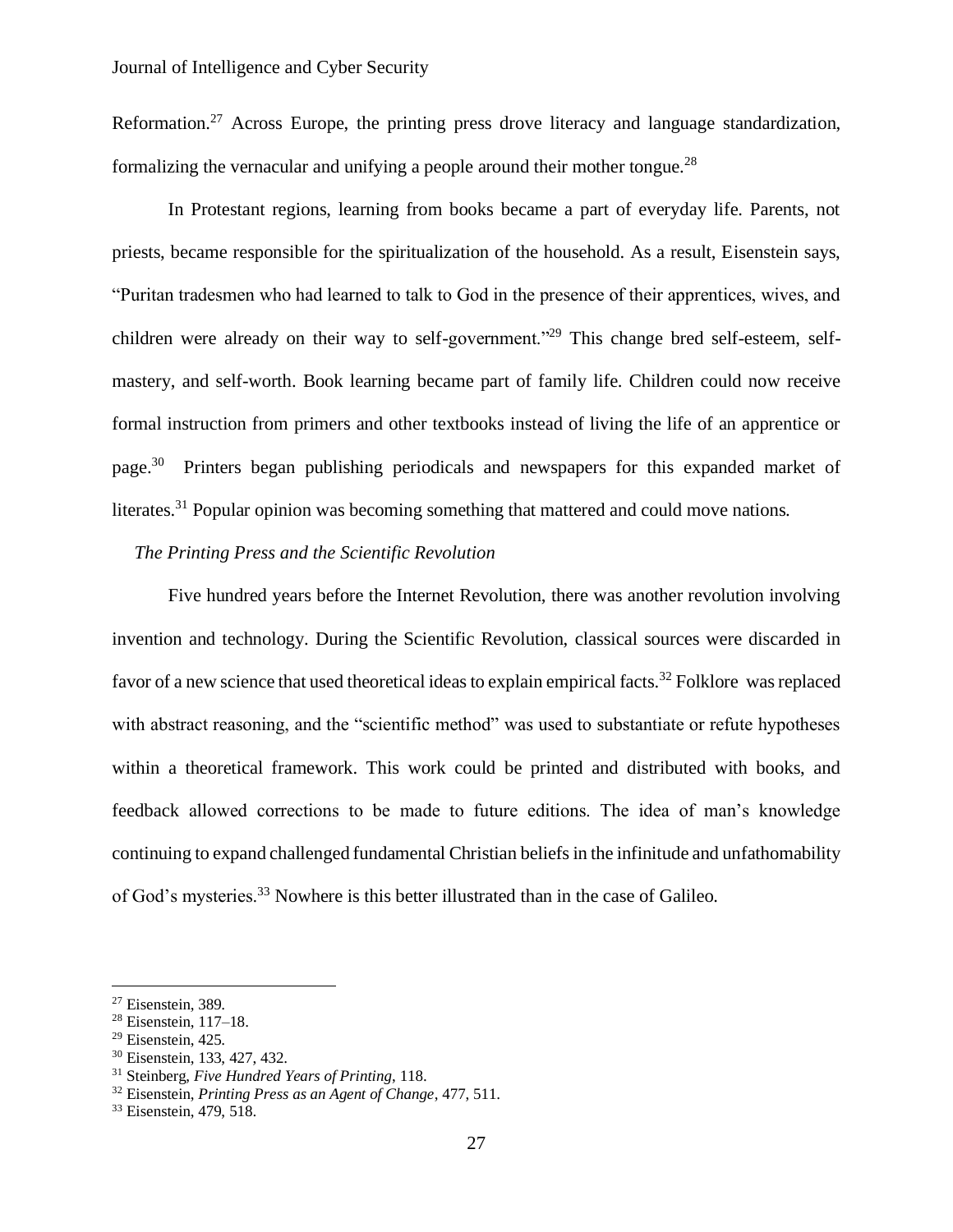#### Volume 2, Issue 2: December 2019

In the spring of 1609, Galileo Galilei began making observations using a newfangled thing called a telescope. His book *The Sidereal Messenger* (published in 1610 by a Catholic press) described his astronomical discoveries and made him famous.<sup>34</sup> In 1613, Galileo wrote a letter to a student about inconsistencies between Copernicus's heliocentric theory and the Bible. This garnered negative attention from the Vatican, which insisted that all scientific discoveries contradicting the Bible were heresy. Galileo expanded on these thoughts in another letter two years later, suggesting that such contradictions arose because the Bible had been interpreted incorrectly. He affirmed that "the holy Bible can never speak untruth—whenever its true meaning is understood."<sup>35</sup> He reiterated the words of an eminent ecclesiastic (Cardinal Baronius): "That the intention of the Holy Ghost is to teach us how one goes to heaven, not how heaven goes."<sup>36</sup> Even though this had been uttered by one of their own, the Catholic Church took exception to the idea that its authority did not extend to the physical as well as spiritual world. The Vatican condemned all books which spread Copernican views in vernacular language in 1616. It became risky for Catholic presses to publish such work.<sup>37</sup> Galileo got the message to sit down and shut up.

In 1624, the Pope gave Galileo permission to write a book about the universe but warned him to only treat Copernicanism as hypothetical. Galileo completed his work *Dialogue Concerning the Two Chief World Systems, Ptolemaic and Copernican* around 1630 and it was published in Florence in 1632. Galileo was summoned before the Inquisition in 1633 and accused of not treating the Copernican model as hypothetical. He was found guilty, suspected of heresy, and placed under

<sup>&</sup>lt;sup>34</sup> Eisenstein, 652.

<sup>35</sup> Galileo Galilei, "Letter to Grand Duchess Christina of Tuscany, 1615," *Modern History Sourcebook*, Fordham University, Fordham University, [https://sourcebooks.fordham.edu/mod/galileo-tuscany.asp,](https://sourcebooks.fordham.edu/mod/galileo-tuscany.asp) accessed January 6, 2018.

<sup>&</sup>lt;sup>36</sup> Galilei, "Letter to Grand Duchess Christina."

<sup>37</sup> Eisenstein, *Printing Press as an Agent of Change*, 653.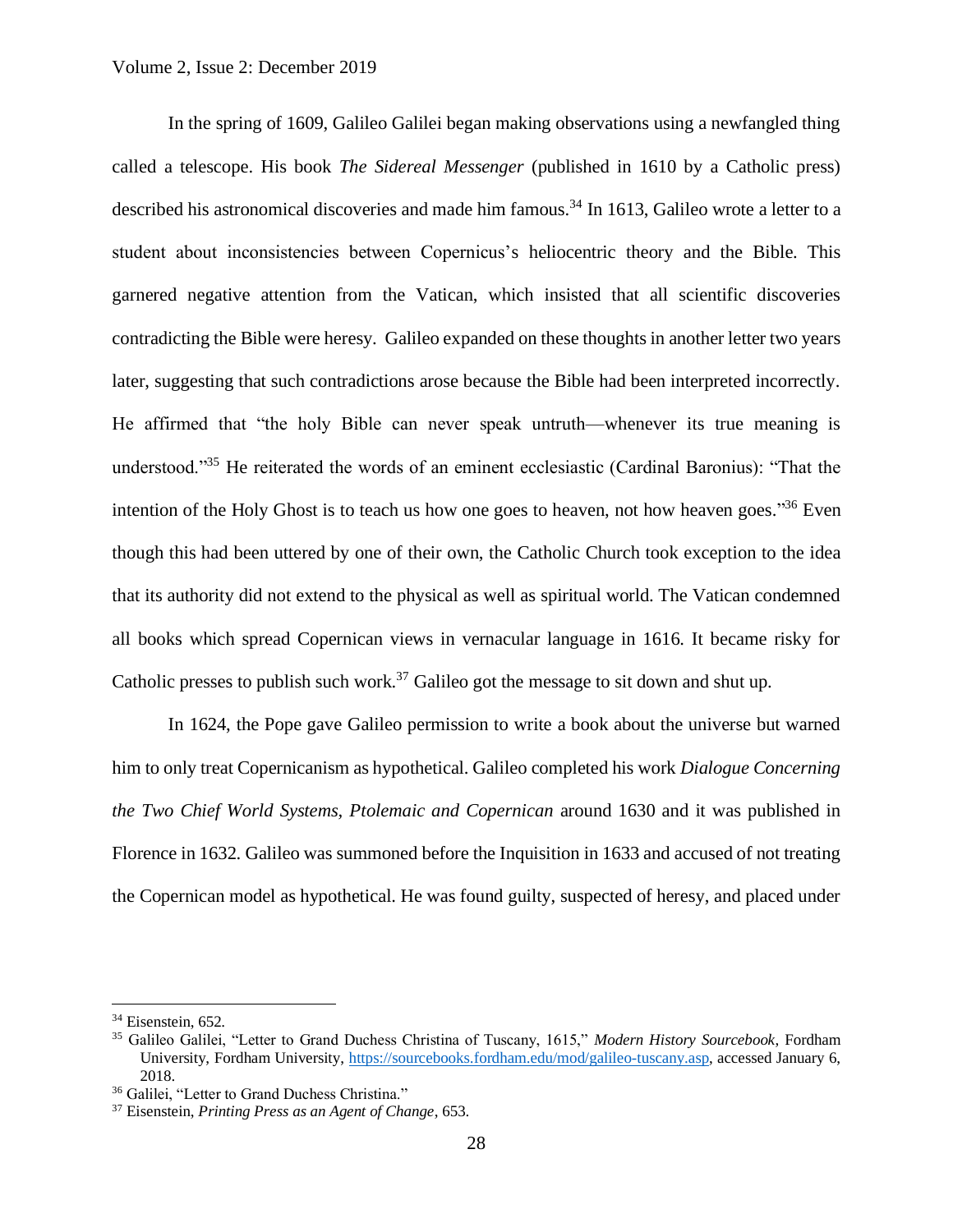house arrest until his death in 1642.<sup>38</sup> His last work, *Dialogues Concerning Two New Sciences*, was smuggled out of Italy and published in the Netherlands in 1638.<sup>39</sup>

Galileo's story illustrates how the Scientific Revolution was bringing about a golden age for publication. The Catholic Church's power to enforce its view of the physical universe waned as the scientists gained ground with their theoretical models substantiated by empirical facts. Censorship by the Catholic Church backfired, boosting banned book sales. The fear of intellectual property theft—a serious concern that deterred would-be authors—was overcome in time with the creation of scholarly societies, professional journals, and intellectual property law. The first such society was the Royal Society of London. It was founded in 1660 and began publishing its *Philosophical Transactions* in 1665. Over time, such societies would publicly recognize scientists and their intellectual property. They would validate and publicly attribute scientific discoveries in referred journal articles. The first intellectual property law followed, as previously mentioned, in England in 1710.

# *Summary on the Effects of the Printing Press*

180 years after the invention of the printing press, Francis Bacon eloquently acknowledged its revolutionary effect. In 1620 he stated that this invention (along with gunpowder and the compass) "changed the appearance and state of the whole world."<sup>40</sup> He understood that such inventions gave rise to ambition. The ambition bred by the printing press made Christian populations uncomfortable. The sinful greed and pride of printers and authors violated the Christian virtues of charity and humility. But, printed books helped people. Bacon argued that it was noble to put personal ambition aside and "to endeavor to renew and enlarge the power and empire of

<sup>38</sup> Eisenstein, 653.

<sup>39</sup> Eisenstein, 637.

<sup>40</sup> Francis Bacon, *Novum Organum*, [https://www.gutenburg.org/files/45988/45988-h/45988-h.htm,](https://www.gutenburg.org/files/45988/45988-h/45988-h.htm) accessed January 6, 2018.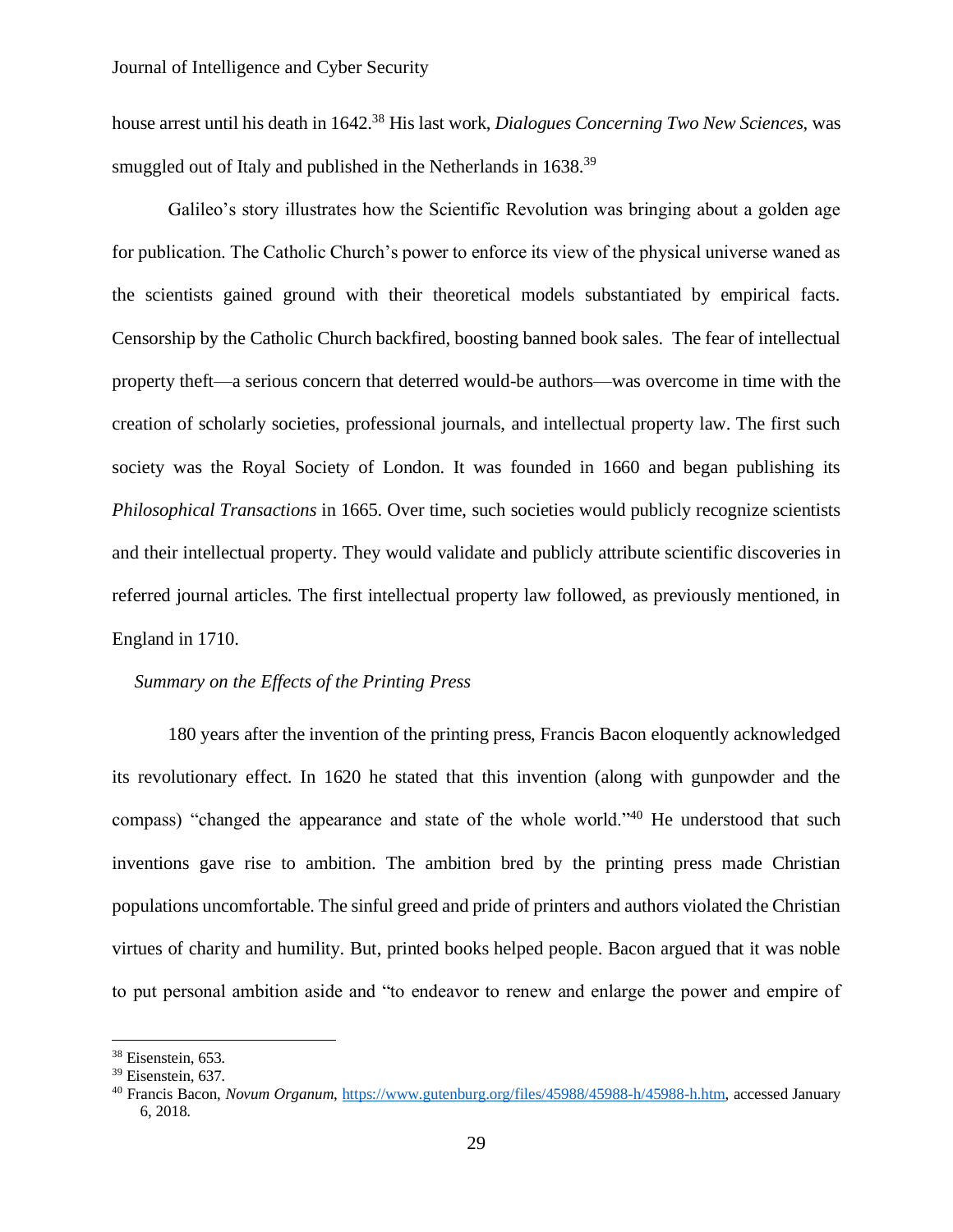mankind ... over the universe."<sup>41</sup> And as a modern historian put it: "By a marvelous alchemy, print transmuted self-seeking activities into a public good."<sup>42</sup>

The Protestants abandoned Catholicism, not their faith in an almighty Christian God. They disagreed with the Vatican claim that all scientific discoveries were heresy unless they were consistent with the Catholic Bible. Many believed that God empowered man with the ability to make discoveries about God's mysteries. As Bacon reasoned: "… let mankind regain their rights over nature, assigned to them by the gift of God, and obtain that power, whose exercise will be governed by right reason and true religion."<sup>43</sup> The printing press helped end the Vatican's stranglehold over scientific discovery. By the time of the Scientific Revolution, it enabled formal differentiation between empirical science, religious belief, and charlatanism.

Protestantism increased the importance of reading in Protestant nations. The spread of reading to a more general population created new markets for vernacular Bibles, devotional literature, primers, and self-help books.<sup>44</sup> The notoriety of banned books brought increased sales in Protestant markets.<sup>45</sup> Literacy empowered people—individually and collectively—to act against the tyranny of Rome, fueling political consciousness, activism, and nationalism.<sup>46</sup>

Galileo's work exerted a tremendous influence on the Scientific Revolution. Because of the printing press, his condemned *Dialogue* could be republished in Protestant lands and made widely available. His *Discourses* were published and available as a foundation for Newton and his classical physics. And luckily, Newton would come along later, in the right society at the right time, in a tolerant country open to publication of his radical views. $47$ 

<sup>41</sup> Bacon, *Novum Organum*.

<sup>42</sup> Eisenstein, *Printing Press as an Agent of Change*, 558.

<sup>43</sup> Bacon, *Novum Organum*.

<sup>44</sup> Eisenstein, *Printing Press as an Agent of Change*, 78.

<sup>&</sup>lt;sup>45</sup> Eisenstein, 676.

<sup>46</sup> Eisenstein, 422.

<sup>47</sup> Eisenstein, 677–78, 682.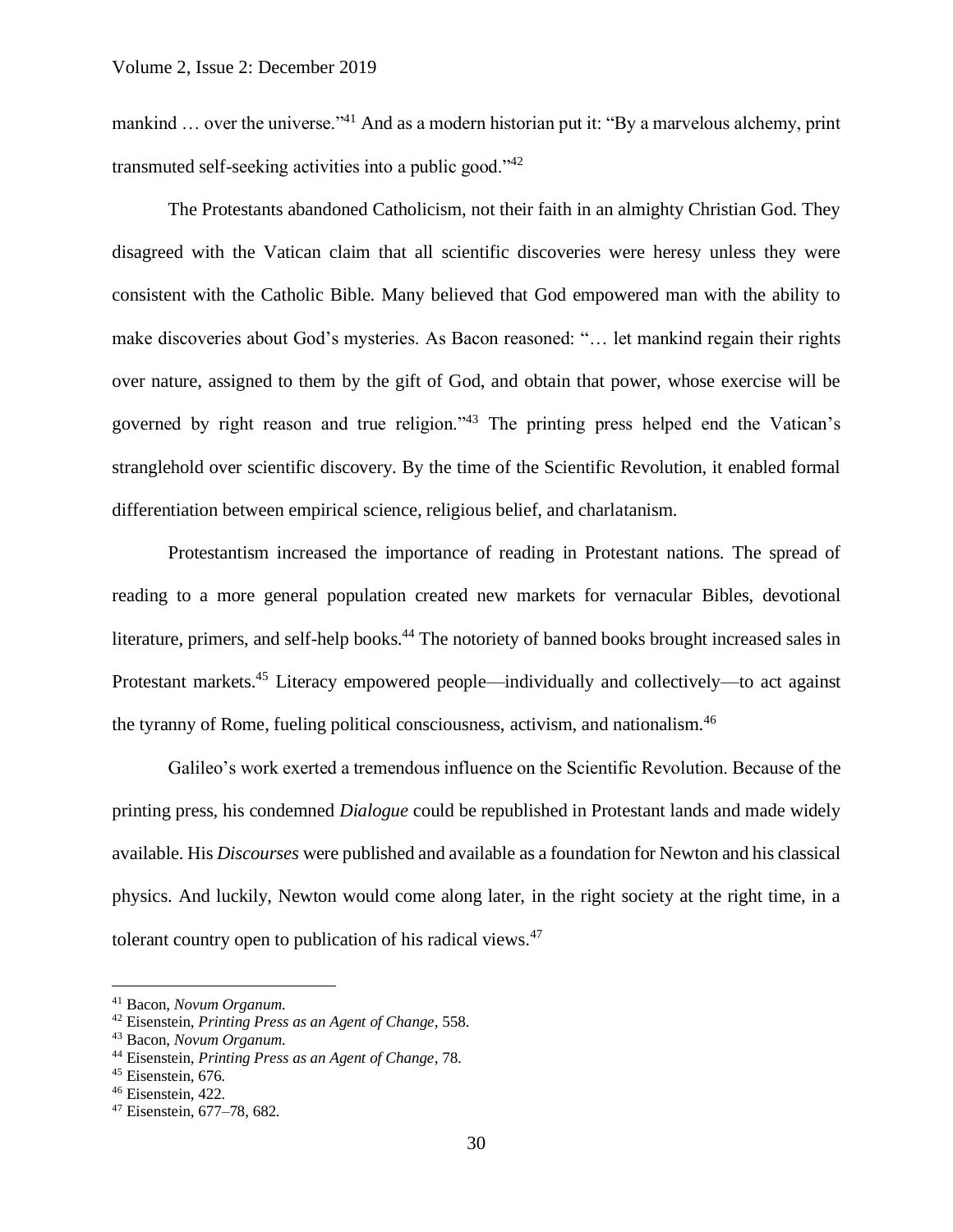# **From Printing Press to Cyberspace**

Like the printing press before it, the Internet empowered individuals to compete in unprecedented ways with the established order. It tantalizingly offered early adopters a virtual world imbued with "freedom without anarchy, control without government, consensus without power."<sup>48</sup> In this, it failed.

Because of cyberspace and its internetwork, information now permeates every corner of the earth more quickly than ever before. Internet technology and code allow the commercial world to access, collect, search, sort, analyze, synthesize, aggregate, correlate, manipulate, lease, share, and sell information about consumers in unprecedented ways. In order to remain competitive in today's market, businesses have learned to morph adeptly in virtual space and cyber time. This also allows them to color around existing laws and regulations intended to protect the individual rights of the consumer and the collective good. Democratic government can only respond slowly, trying to enforce shifting norms with consent orders, judicial proceedings, and legislation. Such instruments of government are quickly obsolesced by new technology and commercial creativity. Collective norms and the individual right of privacy begin vanishing in the dust of cyber-charged commercial profit motives.

This is complicated by the emergence of international cyberspace, that place where individuals from different countries meet to exchange ideas, goods, and services. How much should local, state, national, and international laws apply in cyberspace? Many laws, rules, and norms of real space are unenforced and/or unenforceable in cyberspace. The world's nations, from totalitarian to democratic, have responded in different ways. The Chinese built the Great Firewall of China to regulate the Internet, limiting their citizens' access to foreign websites and

<sup>48</sup> Lessig, *Code*, 4.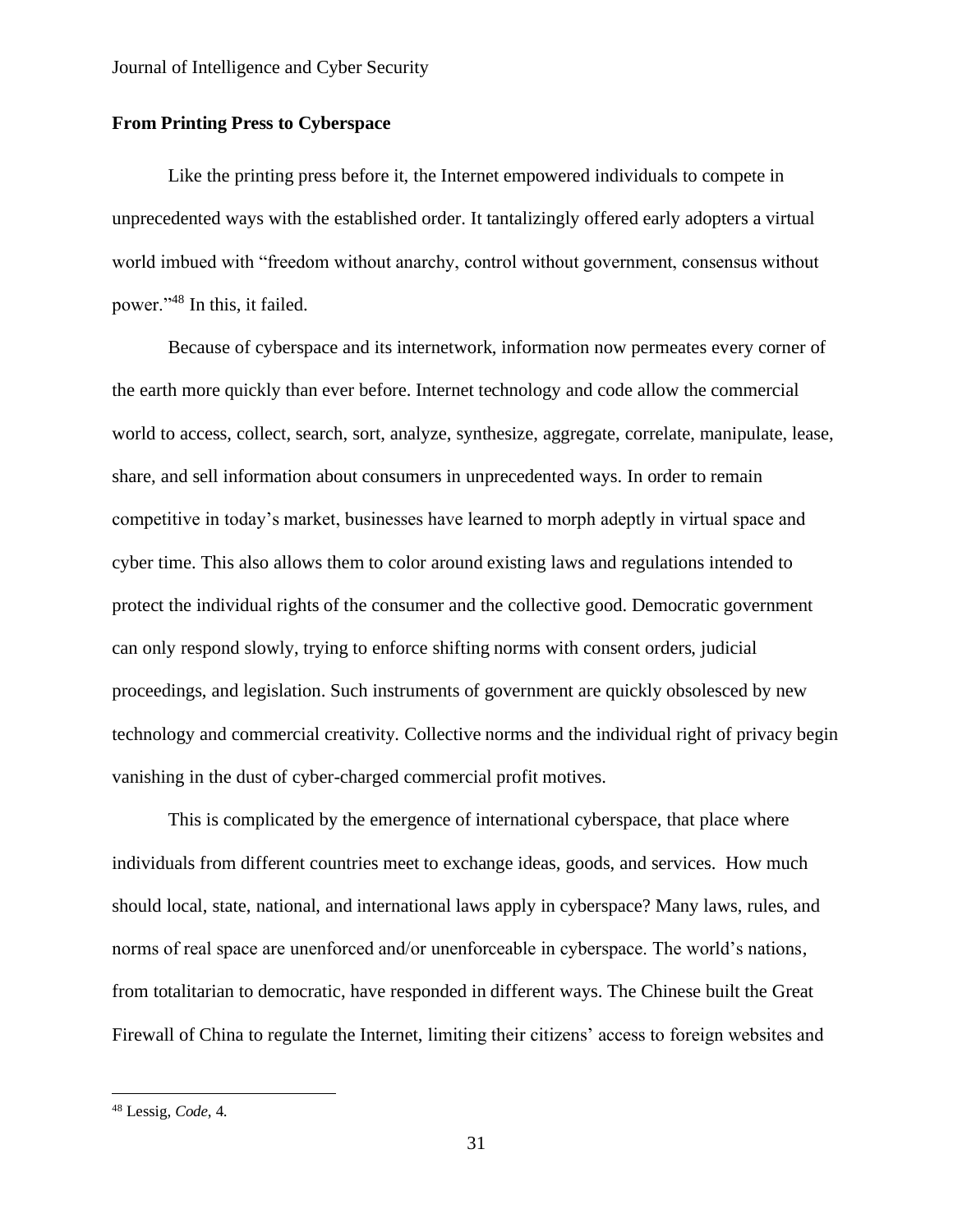content. The Europeans passed the General Data Privacy Regulation (GDPR) to protect the "fundamental rights and freedoms of natural persons and in particular their right to the protection of personal data."<sup>49</sup> Rooted in the American values of its birthplace, the Internet is being modified overseas to cohere with other nations' concepts of individual rights and the collective good.

All this freedom has made the issue of free speech intractably complicated in the cyber era. Some people think they should be free to say or post anything. Others complain that the content is offensive and want the intermediaries, like Internet Service Providers (ISPs), Facebook, and Twitter, to censor it. In our modern times, censorship has a negative connotation. Book banning is antidemocratic and bad, free speech rules! In 1996, Congress codified the liability exemption for any provider or user of an interactive computer service who made available *or* restricted access to any material posted by a third party. Under this amendment, Facebook quite legally restricts some content, to include disinformation, propaganda, and offensive posts. Is that right? Is that wrong? Meanwhile, the commercial world is starting to argue that its First Amendment rights are being violated when the government prohibits companies from sharing/selling information about private citizens to others.

The Internet has also brought tremendous challenges to intellectual property rights and law. We had a preview of this in the early twentieth century, when broadcast media began using things like photographs, recorded music, and motion pictures. Now it's digital technology and ubiquitous networks which are challenging intellectual property rights in similarly significant ways. Cyber-enabled technologies continue to come fast and furious, rendering copyrighted

<sup>49</sup> General Data Privacy Regulation, Art. 1., [https://gdpr-info.eu/art-1-gdpr/,](https://gdpr-info.eu/art-1-gdpr/) accessed November 1, 2019.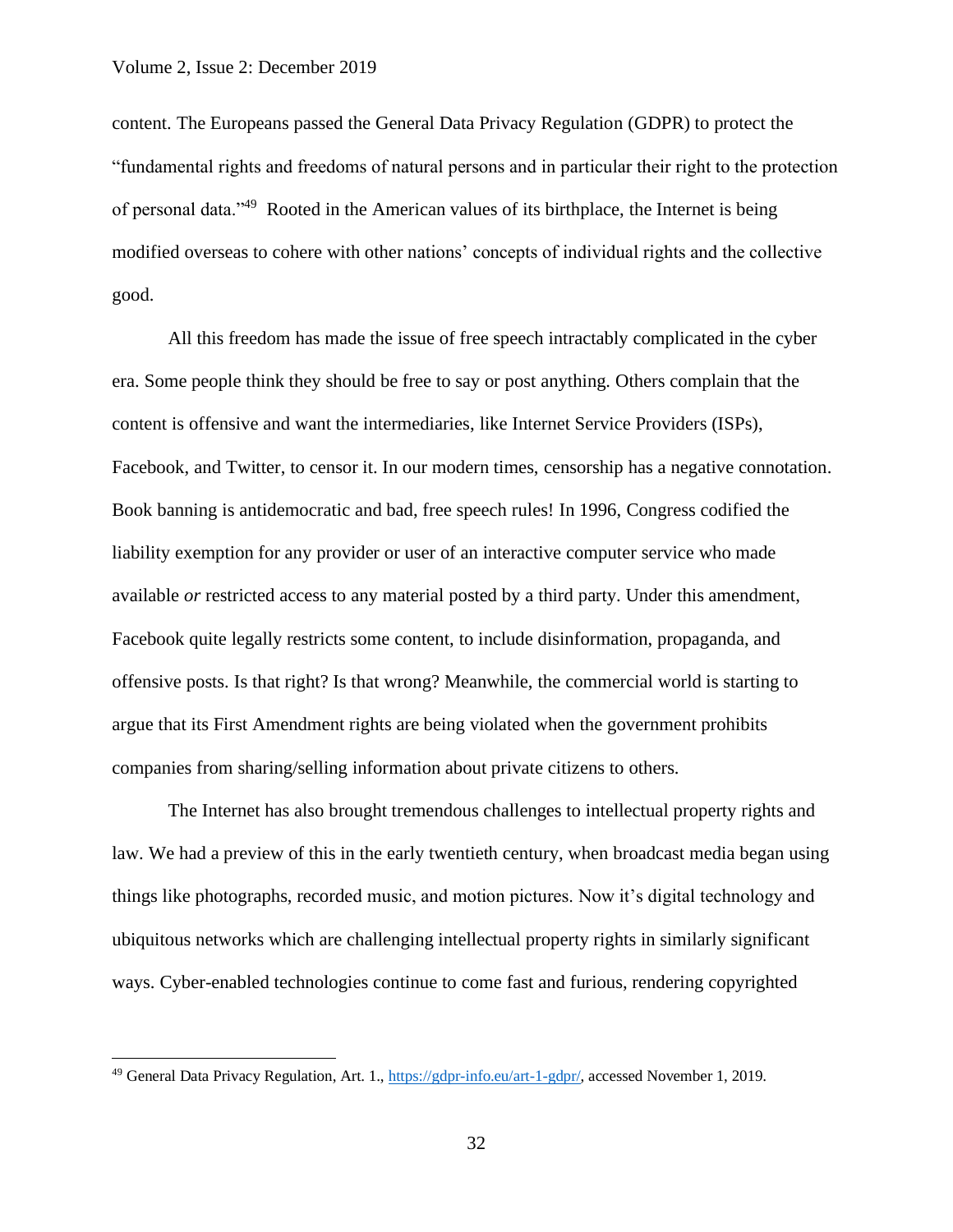work -- extremely vulnerable to theft and piracy. As an enshrined value in the US Constitution, intellectual property rights are an acknowledged public good. Their exclusive use by the originator for a limited time is an individual right intended to remunerate and encourage creativity "To promote the Progress of Science and useful Arts."<sup>50</sup> Cyber has eroded that.

Cyber technology challenges our sovereignty today in ways that the printing press challenged the sovereigns of its era. Cyber actors, both foreign and domestic, can attack our critical infrastructure, causing havoc with hacking, advanced persistent threats, ransomware, and social engineering and phishing attacks. Government, businesses, and individuals are not always prepared to repel these invasions into our way of life. We embrace new devices and services which promise efficiencies, without necessarily thinking about our increased vulnerability in cyberspace. Too little, sometimes too late, we realize we should have proactively managed the risks to our individual rights and collective values with better network and information security.

Because of the Internet, ubiquitous networks transcend the territorial boundaries so carefully constructed after World War II. They provide opportunities for many actors, not just nation states, to exercise state-like powers in cyberspace. Now sovereign states find their territorial integrity violated by not just by peers, but non-nation states, terrorists, and others. The foundation on which the Internet was built—a utopian ideal of openness—has left our cyber borders porous to malevolent actors.

In 1963, the historian Lewis Mumford suggested that a democracy which yielded to the efficiencies of technology without incorporating the "human personality" could lead to a kind of technological authoritarianism.<sup>51</sup> I paraphrase by suggesting that Mumford's human personality

<sup>50</sup> The Constitution of the United States, Article I, Section 8.

<sup>51</sup> Lewis Mumford, "Authoritarian and Democratic Technics," https://www.collier.sts.vt.edu/eng14874/pdfs/mumford 1964.pdf, 1-2. Accessed October 22, 2019.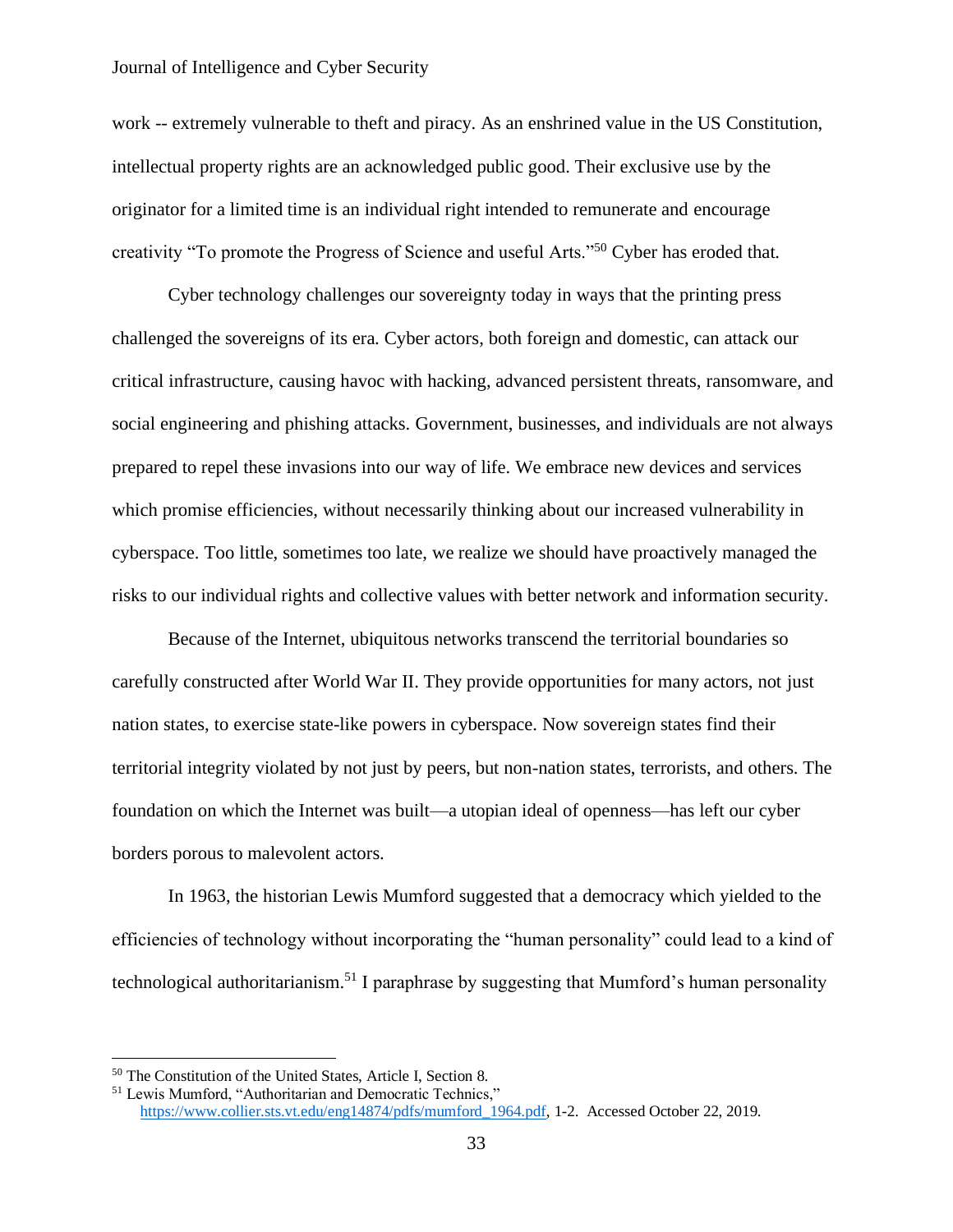#### Volume 2, Issue 2: December 2019

included individual rights and collective values. In a similar vein, Lawrence Lessig argued in 1999 that "government is necessary to help establish [and support] the conditions necessary for [collective values like] liberty to exist. This is because there are collective values that, acting as individuals, we will not realize…. The freedom to contract, to own property, to travel, to vote all of these rights require massive governmental support."<sup>52</sup>

We should not blithely sell our democratic souls to the cyber tyrant. Privacy is a core tenet of democracy worth preserving. As an individual right, it has been defined as "the right to be left alone" and "the right to control information about oneself." But such a right can only be enjoyed if government protects it as a collective democratic value.

# **Modern Lessons Extrapolated**

In the grand scheme of civilization, we are not yet displaced far enough from the creation of the Internet to understand its overall impact on humankind. But the lessons gleaned from the printing press experience can be instructive. By recasting them with technologies from our modern era, we are permitted a glimpse of our story arc toward the future.

*New technology has both short-term and long-term effects*.

The short-term effects of technology are evident, but they don't necessarily reveal how it will shape civilization's long-term trajectories. Luther understood that the printing press was helping him get his message out in the short term but could never have conceived the worldwide impact his movement would have in the long term. Just a few decades after the Internet emerged, children live in a connected world we could never have imagined as kids. It presents fantastic benefits, like knowledge on demand. It also poses serious risks, like cyberspace-delivered attacks.

<sup>52</sup> Lessig, *Code*, 209.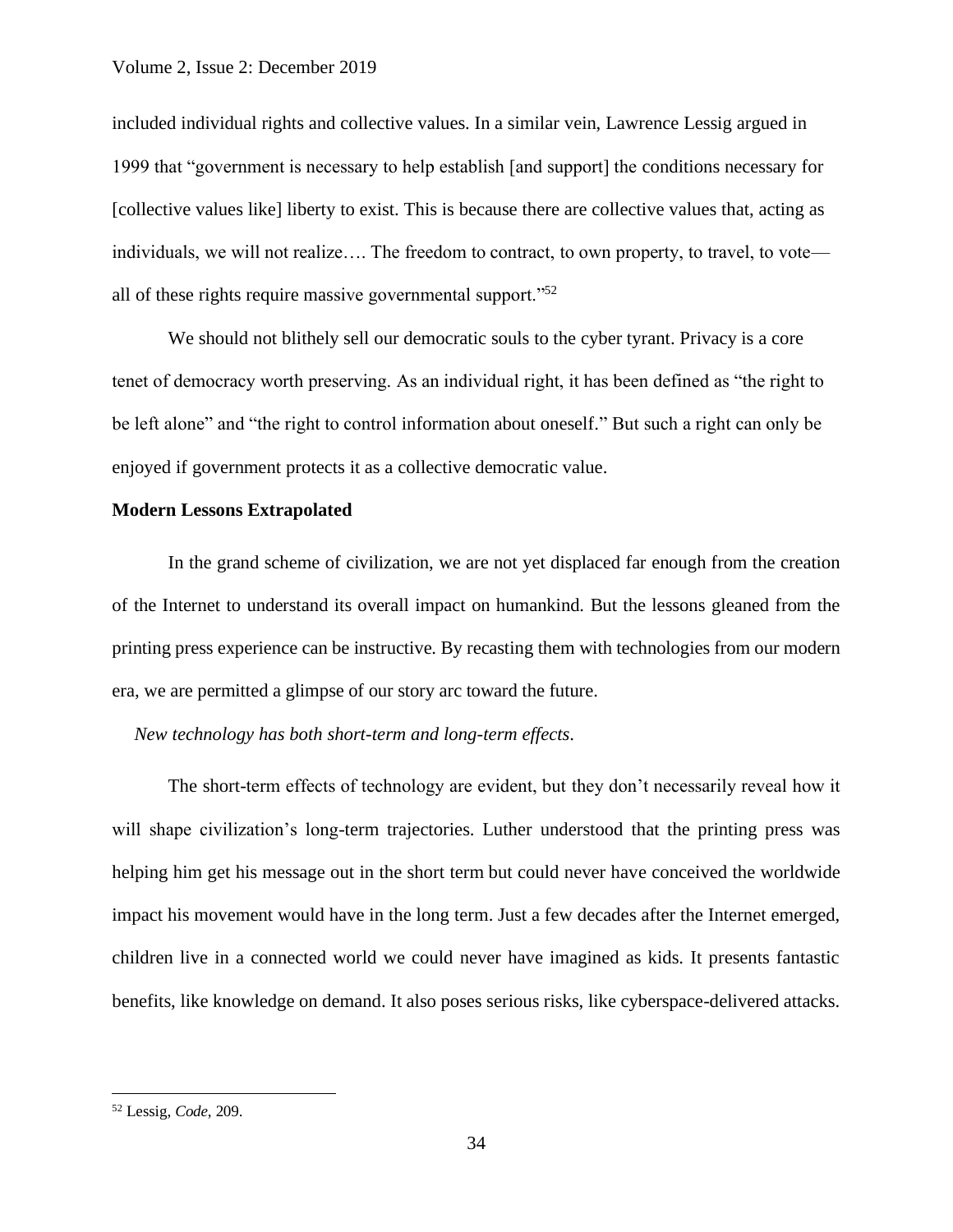We remain unable to foresee how the Internet will have shaped the overall human experience by the twenty-second or twenty-third centuries.

### *The proliferation and maturation of technology is limited only by time, money, and imagination*.

In the fifteenth and sixteenth centuries, early printers struggled to make ends meet until the lucrative anti-Catholic market emerged with Martin Luther. In the twentieth century, the technological advances of World War II and the Cold War spurred US investment in innovative technologies like computers, ARPANET, and data storage. Now a few decades later, our technology is leaps and bounds beyond that. The commercial world has brought us mobile phones, allowing us to communicate 24/7 nearly anywhere with nearly anyone on the planet. Such devices allow us to access the Internet, a worldwide network containing a vast repository of digital information. Who could have foreseen this in 1970? Technology continues to proliferate and mature as long as markets for it continue to emerge and exist.

#### *It takes time for public opinion to normalize about the innovations of technology*.

In the early days of the printing press, an author's ambition was seen as anathema to Christian values. Some cast the technology as an instrument of the devil. But once authorship was transmuted into a public good, it became a more respectable profession. Today, public opinion about new technology changes as fast as the technology itself. We love the capabilities brought by new technologies, until we grasp the liabilities they bring with them. One-click shopping was once the *ne plus ultra* of modern life. Now we understand that it came at the cost of retailers commoditizing our private information. This catapulted the public debate about privacy to the forefront. As public opinion and social norms stabilize around a majority view, democratic nations will find it easier to respond meaningfully with appropriate legislation.

*Proponents of new technology foresee its potential to create new opportunities*.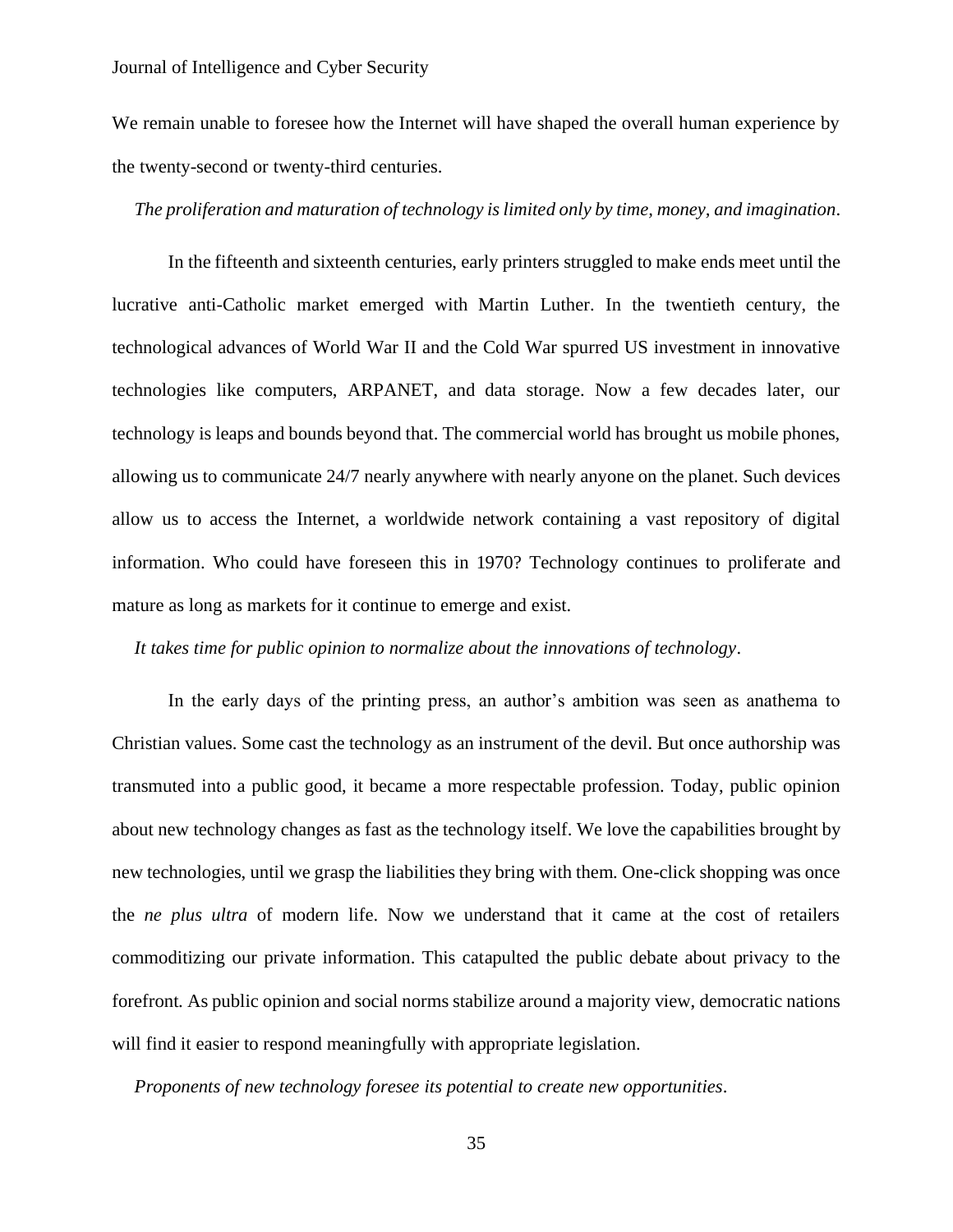Luther knew he had a good thing, and he didn't let it go. In the cyber era, the early adopters of online shopping foresaw its convenience. Early adopters of social media anticipated better communication and connectivity with family, friends, and business colleagues. Their successful experiences created a tidal wave of interest which bred adoption by millions of others. *Entrenched entities often respond negatively when new technology threatens their interests*.

The Catholic Church responded negatively to the printing press because it undermined Vatican hegemony over Europeans' temporal and spiritual lives. Today, established companies resist new technologies that threaten to undermine their established business models. Many department stores, having successfully built market share in their traditional way, failed to embrace the new technology which made online shopping popular. As a result, many brick-and-mortar stores have closed, made extinct by the convenience of shopping on the Internet. In point of fact, all of today's established vendors, including successful Internet-age companies, are learning they must adapt-or-die to market shifts induced by new, technologically fueled products and services.

*Government response to new technology is measured*.

The Vatican and governments took no interest in regulation printing presses or their products at the outset. That began to change once they understood how the technology could be used to challenge their own sovereignty. In modern times, law, regulation, and policy in democracies lags behind technology, by design. In anticipation of an increasingly connected world, US legislators and regulators have been nibbling at the edge of protecting individual information and privacy for decades. The United States' first federal consumer privacy law was the Fair Credit Reporting Act (FCRA) of 1970.<sup>53</sup> Congress enacted the Privacy Act in 1974 and the Health

<sup>53</sup> Chris Jay Hoofnagle, *Federal Trade Commission Privacy Law and Policy* (Cambridge, UK: Cambridge University Press, 2016), 270.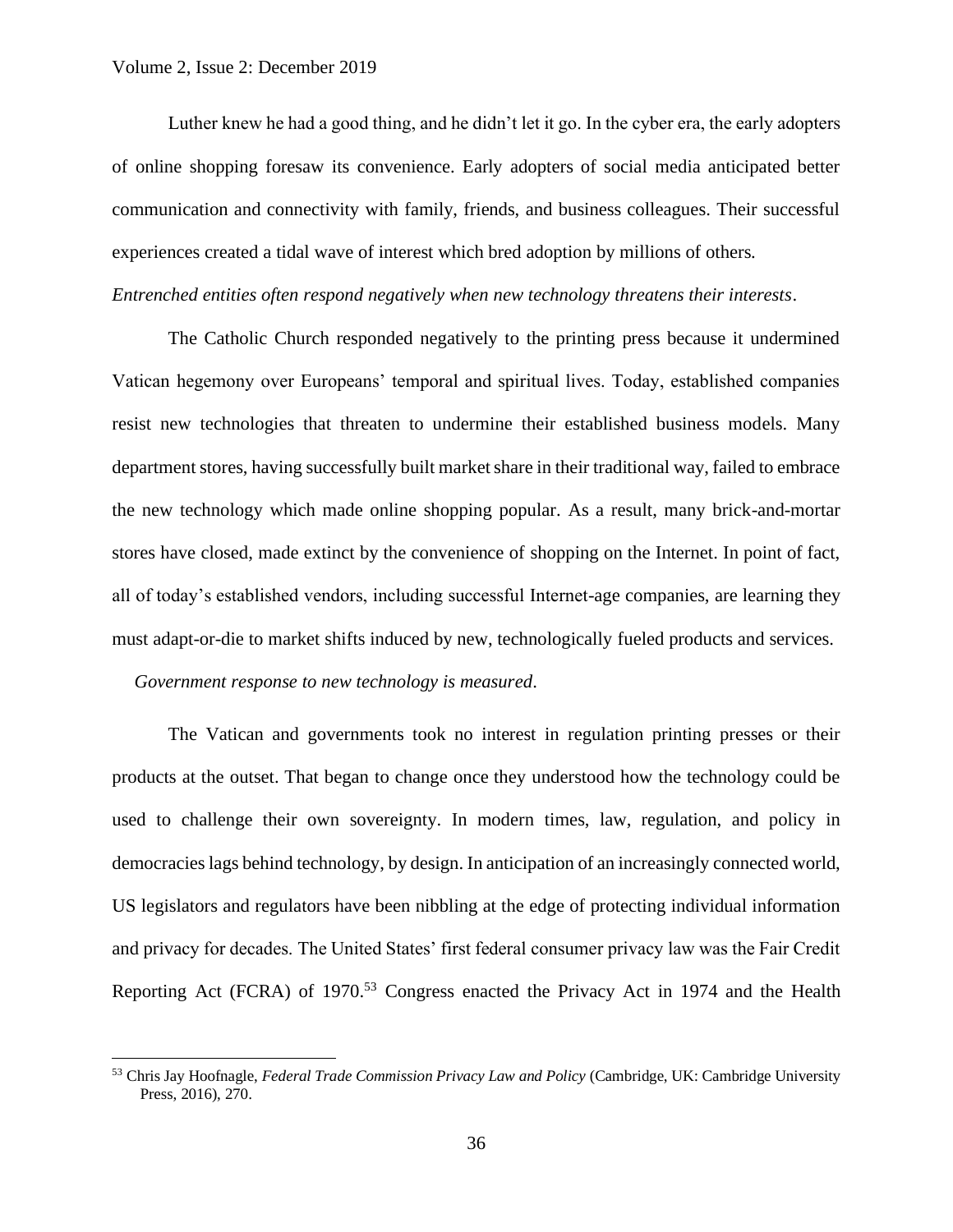Insurance Portability and Accountability Act (HIPAA) in 1996. Concerns raised by the Federal Trade Commission (FTC) induced Congress to quickly enact the Children's Online Privacy Protection Act in 1998. Overseas, the European General Data Protection Regulation (GDPR) went into effect in 2018. And stateside in the same year, California passed its own Data Protection Act. American commercial interests—many already contending with GDPR compliance—began supporting federal privacy legislation, seen as a far less costly alternative to compliance with fifty different state privacy laws. A consistent demand for privacy from US constituents will help additional federal privacy legislation become a reality in the near future.

#### **Conclusion**

The printing press irrevocably altered civilization. In the short term, it fueled ongoing debate between Catholic and Protestant constituencies. Sovereigns and popes understood its power to persuade and dissuade, and responded in different ways. Those that adapted to technological change, thrived. Those that did not adapt, declined. In the long term, no one could have predicted its influence on the self, culture, and society. Nearly six hundred years later, we can see that the printing press powered the rise and fall of empires. It engendered individualism, nationalism, and democracy across Western Europe. One might even argue its influence fueled the birth of a nation in the New World.

The lessons of the printing press are instructive in modern times. When recast in the context of modern technology, they allow us to glimpse the story arc into our future. Time, money, and imagination are necessary to create and use new technologies which will capture market share. We don't always understand the potential benefits and risks of new technology. Early adopters see the benefits and can help the technology virally proliferate. Businesses that fail to adapt to changing